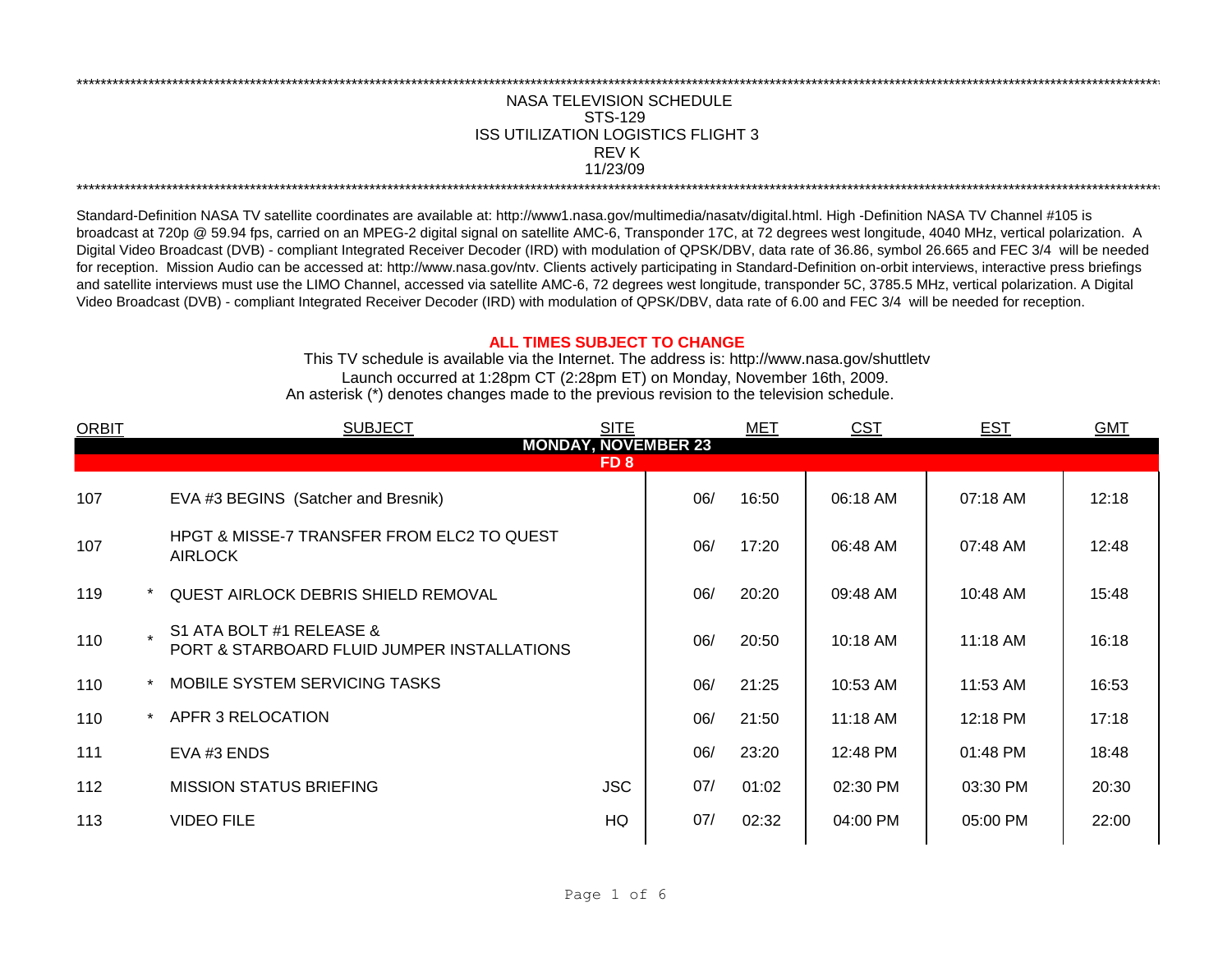| <b>ORBIT</b><br>114 | <b>ISS CREW SLEEP BEGINS</b>              | <b>SUBJECT</b>                                                                                           | <b>SITE</b>     | 07/                         | <b>MET</b><br>03:00 | <b>CST</b><br>04:28 PM | <b>EST</b><br>05:28 PM | <b>GMT</b><br>22:28 |
|---------------------|-------------------------------------------|----------------------------------------------------------------------------------------------------------|-----------------|-----------------------------|---------------------|------------------------|------------------------|---------------------|
| 114                 | <b>ATLANTIS CREW SLEEP BEGINS</b>         |                                                                                                          |                 | 07/                         | 03:30               | 04:58 PM               | 05:58 PM               | 22:58               |
| 114                 | crew sleep)                               | FLIGHT DAY 8 HIGHLIGHTS (replayed on the hour during                                                     | <b>JSC</b>      | 07/                         | 03:32               | 05:00 PM               | 06:00 PM               | 23:00               |
| 116                 | 5:00am CT - 4:00pm CT on Nov. 24)         | HIGH DEFINITION FLIGHT DAY 8 CREW HIGHLIGHTS (if<br>available; on the NASA-TV HDTV Channel; replays from | <b>JSC</b>      | 07/                         | 06:32               | 08:00 PM               | 09:00 PM               | 02:00               |
| 118                 | <b>ISS FLIGHT DIRECTOR UPDATE</b>         |                                                                                                          | <b>JSC</b>      | 07/                         | 09:02               | 10:30 PM               | 11:30 PM               | 04:30               |
|                     |                                           |                                                                                                          | FD <sub>9</sub> | <b>TUESDAY, NOVEMBER 24</b> |                     |                        |                        |                     |
| 119                 | ISS FLIGHT DIRECTOR UPDATE REPLAY         |                                                                                                          | <b>JSC</b>      | 07/                         | 11:02               | 12:30 AM               | 01:30 AM               | 06:30               |
| 119                 | ATLANTIS / ISS CREW WAKE UP (begins FD 9) |                                                                                                          |                 | 07/                         | 11:30               | 12:58 AM               | $01:58$ AM             | 06:58               |
| 121                 | <b>ISS REBOOST</b>                        |                                                                                                          |                 | 07/                         | 14:39               | 04:07 AM               | 05:07 AM               | 10:07               |
| 123                 | JOINT CREW NEWS CONFERENCE                |                                                                                                          | <b>ISS Ku</b>   | 07/                         | 17:32               | 07:00 AM               | 08:00 AM               | 13:00               |
| 125                 | ATLANTIS CREW OFF DUTY PERIOD             |                                                                                                          |                 | 07/                         | 19:30               | 08:58 AM               | 09:58 AM               | 14:58               |
| 125                 | EXPEDITION 21 / 22 CHANGE OF COMMAND      |                                                                                                          | <b>ISS Ku</b>   | 07/                         | 19:32               | 09:00 AM               | 10:00 AM               | 15:00               |
| 125                 | <b>MISSION STATUS BRIEFING</b>            |                                                                                                          | <b>JSC</b>      | 07/                         | 20:32               | 10:00 AM               | 11:00 AM               | 16:00               |
| 126                 |                                           | ATLANTIS / ISS FAREWELL AND HATCH CLOSURE                                                                |                 | 07/                         | 22:00               | 11:28 AM               | 12:28 PM               | 17:28               |
| 127                 | RENDEZVOUS TOOLS CHECKOUT                 |                                                                                                          |                 | 07/                         | 22:45               | 12:13 PM               | 01:13 PM               | 18:13               |
| 127                 | CENTERLINE CAMERA INSTALLATION            |                                                                                                          |                 | 07/                         | 22:45               | 12:13 PM               | 01:13 PM               | 18:13               |
| 127                 | <b>ENGLISH INTERPRETATION</b>             | JOINT CREW NEWS CONFERENCE REPLAY WITH                                                                   | <b>JSC</b>      | 07/                         | 23:32               | 01:00 PM               | 02:00 PM               | 19:00               |
| 128                 | <b>VIDEO FILE</b>                         |                                                                                                          | HQ              | 08/                         | 00:32               | 02:00 PM               | 03:00 PM               | 20:00               |
| 130                 | ATLANTIS / ISS CREW SLEEP BEGINS          |                                                                                                          |                 | 08/                         | 03:00               | 04:28 PM               | 05:28 PM               | 22:28               |
|                     |                                           |                                                                                                          |                 |                             |                     |                        |                        |                     |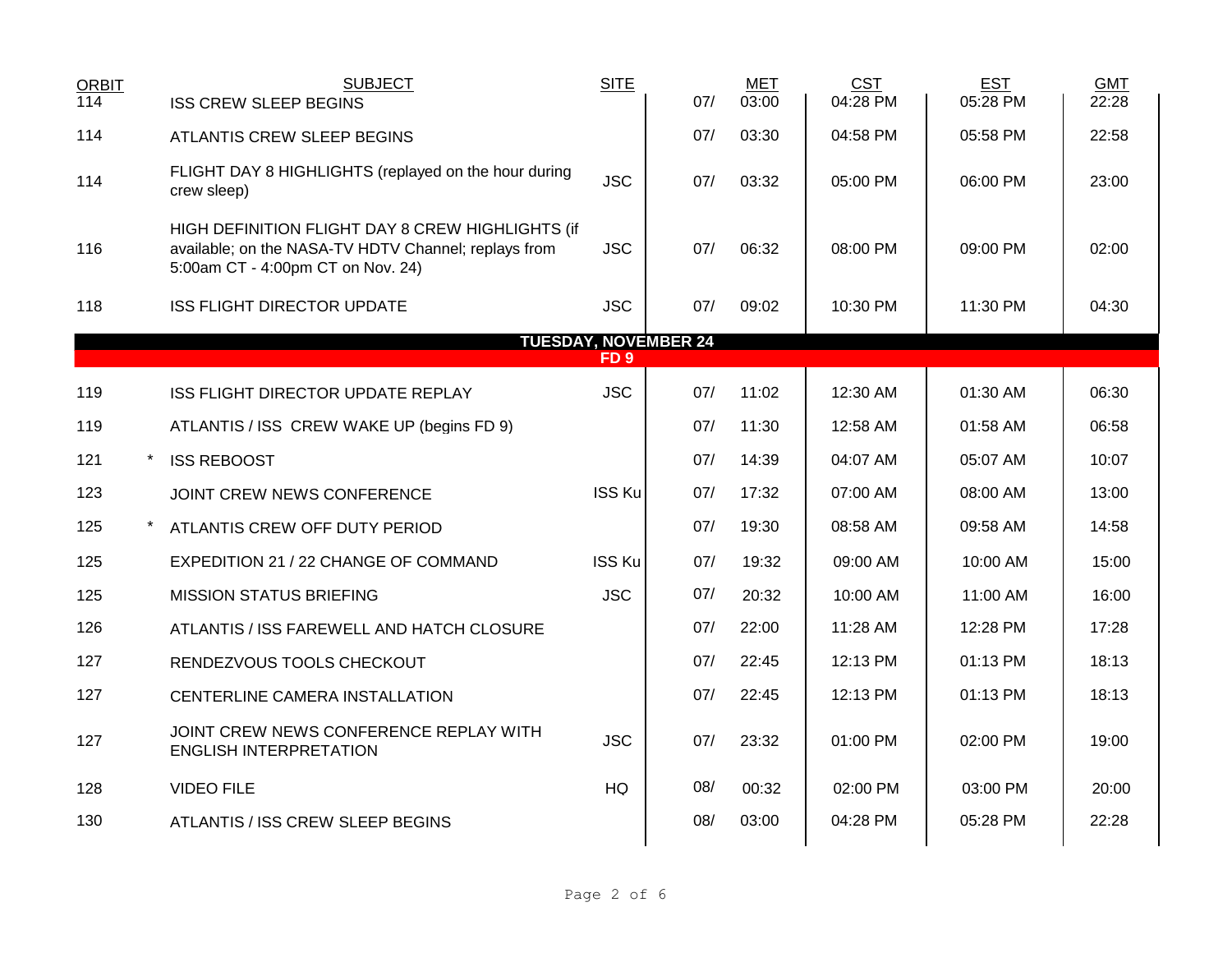| <b>ORBIT</b> | <b>SUBJECT</b>                                                                                                                                 | <b>SITE</b>  |                               | <b>MET</b> | <b>CST</b> | <b>EST</b> | <b>GMT</b> |
|--------------|------------------------------------------------------------------------------------------------------------------------------------------------|--------------|-------------------------------|------------|------------|------------|------------|
| 130          | FLIGHT DAY 9 HIGHLIGHTS (replayed on the hour during<br>crew sleep)                                                                            | <b>JSC</b>   | 08/                           | 03:32      | 05:00 PM   | 06:00 PM   | 23:00      |
| 131          | HIGH DEFINITION FLIGHT DAY 9 CREW HIGHLIGHTS (if<br>available; on the NASA-TV HDTV Channel; replays from<br>5:00am CT - 4:00pm CT on Nov. 25)  | <b>JSC</b>   | 08/                           | 05:32      | 07:00 PM   | 08:00 PM   | 01:00      |
|              |                                                                                                                                                |              | <b>WEDNESDAY, NOVEMBER 25</b> |            |            |            |            |
|              |                                                                                                                                                | <b>FD 10</b> |                               |            |            |            |            |
| 135          | ATLANTIS CREW WAKE UP (begins FD 10)                                                                                                           |              | 08/                           | 11:00      | 12:28 AM   | 01:28 AM   | 06:28      |
| 135          | <b>ISS CREW WAKE UP</b>                                                                                                                        |              | 08/                           | 11:30      | 12:58 AM   | 01:58 AM   | 06:58      |
| 137          | ATLANTIS UNDOCKS FROM ISS                                                                                                                      |              | 08/                           | 14:25      | 03:53 AM   | 04:53 AM   | 09:53      |
| 138          | ATLANTIS FLYAROUND OF ISS BEGINS                                                                                                               |              | 08/                           | 14:50      | 04:18 AM   | 05:18 AM   | 10:18      |
| 138          | ATLANTIS FINAL SEPARATION FROM ISS                                                                                                             |              | 08/                           | 16:11      | 05:39 AM   | 06:39 AM   | 11:39      |
| 138          | SHUTTLE VTR PLAYBACK OF UNDOCKING                                                                                                              |              | 08/                           | 16:20      | 05:48 AM   | 06:48 AM   | 11:48      |
| 139          | <b>OBSS UNBERTH</b>                                                                                                                            |              | 08/                           | 17:45      | 07:13 AM   | 08:13 AM   | 13:13      |
| 140          | RMS / OBSS LATE INSPECTION OF ATLANTIS' TPS<br><b>BEGINS</b>                                                                                   |              | 08/                           | 18:50      | 08:18 AM   | 09:18 AM   | 14:18      |
| 141          | <b>MISSION STATUS BRIEFING</b>                                                                                                                 | <b>JSC</b>   | 08/                           | 21:02      | 10:30 AM   | 11:30 AM   | 16:30      |
| 143          | <b>OBSS BERTH</b>                                                                                                                              |              | 08/                           | 23:05      | 12:33 PM   | 01:33 PM   | 18:33      |
| 143          | <b>VIDEO FILE</b>                                                                                                                              | <b>HQ</b>    | 08/                           | 23:32      | 01:00 PM   | 02:00 PM   | 19:00      |
| 144          | POST-MMT BRIEFING                                                                                                                              | <b>JSC</b>   | 09/                           | 01:02      | 02:30 PM   | 03:30 PM   | 20:30      |
| 145          | ATLANTIS CREW SLEEP BEGINS                                                                                                                     |              | 09/                           | 03:00      | 04:28 PM   | 05:28 PM   | 22:28      |
| 146          | FLIGHT DAY 10 HIGHLIGHTS (replayed on the hour during<br>crew sleep)                                                                           | <b>JSC</b>   | 09/                           | 03:32      | 05:00 PM   | 06:00 PM   | 23:00      |
| 147          | HIGH DEFINITION FLIGHT DAY 10 CREW HIGHLIGHTS<br>(if available; on the NASA-TV HDTV Channel; replays from<br>5:00am CT - 4:00pm CT on Nov. 26) | <b>JSC</b>   | 09/                           | 05:32      | 07:00 PM   | 08:00 PM   | 01:00      |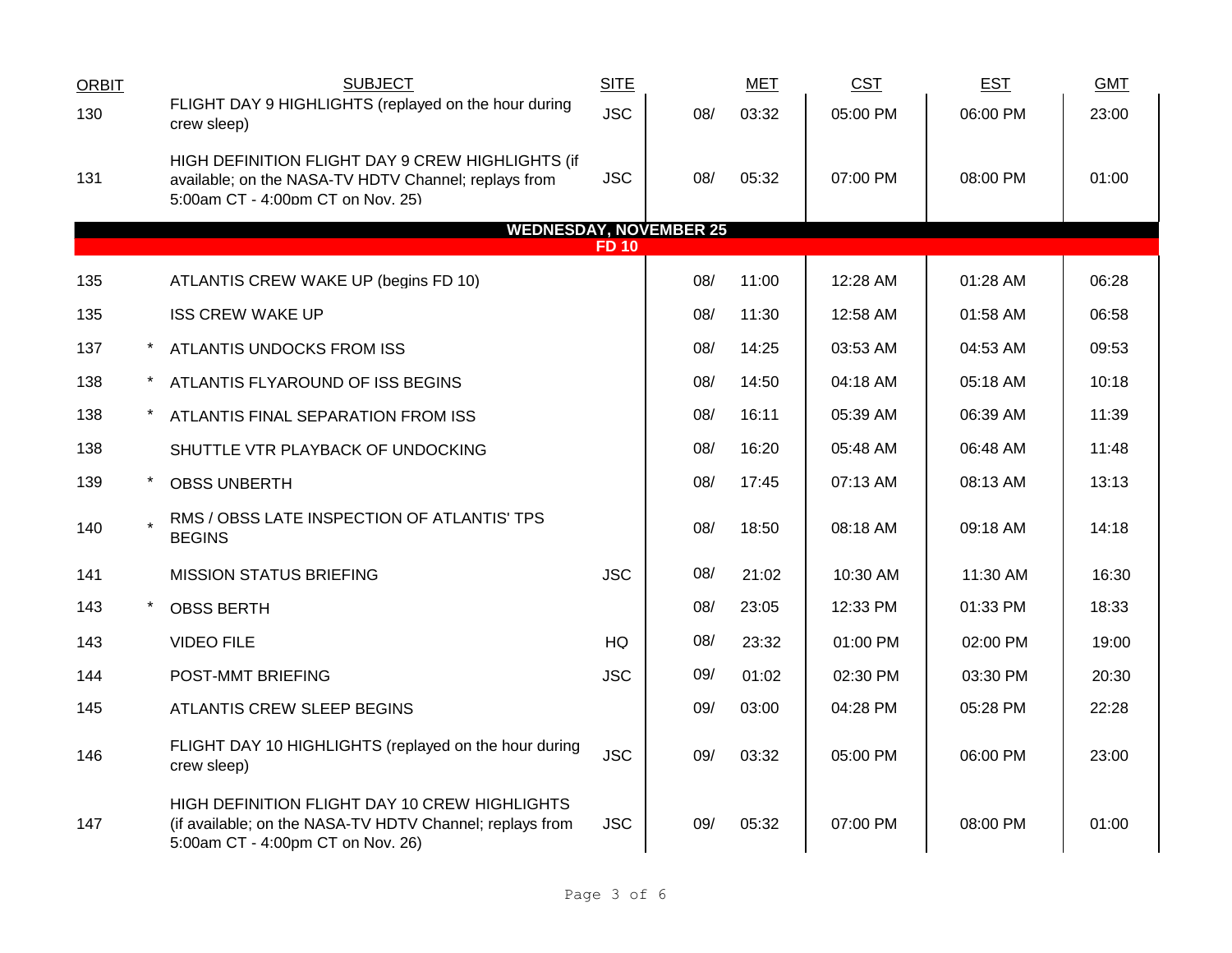| <b>ORBIT</b>                 | <b>SUBJECT</b>                                                                                                                                 | <b>SITE</b>  |                            | <b>MET</b> | <b>CST</b> | <b>EST</b> | <b>GMT</b> |  |  |  |  |
|------------------------------|------------------------------------------------------------------------------------------------------------------------------------------------|--------------|----------------------------|------------|------------|------------|------------|--|--|--|--|
| <b>THURSDAY, NOVEMBER 26</b> |                                                                                                                                                |              |                            |            |            |            |            |  |  |  |  |
|                              |                                                                                                                                                | <b>FD 11</b> |                            |            |            |            |            |  |  |  |  |
| 151                          | ATLANTIS CREW WAKE UP (begins FD 11)                                                                                                           |              | 09/                        | 11:00      | 12:28 AM   | 01:28 AM   | 06:28      |  |  |  |  |
| 153                          | <b>CABIN STOWAGE BEGINS</b>                                                                                                                    |              | 09/                        | 14:55      | 04:23 AM   | 05:23 AM   | 10:23      |  |  |  |  |
| 153                          | <b>FCS CHECKOUT</b>                                                                                                                            |              | 09/                        | 15:10      | 04:38 AM   | 05:38 AM   | 10:38      |  |  |  |  |
| 154                          | <b>RCS HOT-FIRE TEST</b>                                                                                                                       |              | 09/                        | 16:20      | 05:48 AM   | 06:48 AM   | 11:48      |  |  |  |  |
| 155                          | U.S. PAO EVENT WITH ABC NEWS / WKYC-TV /<br><b>KCBS-TV</b>                                                                                     | <b>TDRE</b>  | 09/                        | 18:45      | 08:13 AM   | 09:13 AM   | 14:13      |  |  |  |  |
| 157                          | <b>MISSION STATUS BRIEFING</b>                                                                                                                 | <b>JSC</b>   | 09/                        | 21:02      | 10:30 AM   | 11:30 AM   | 16:30      |  |  |  |  |
| 158                          | STOTT'S RECUMBENT SEAT SET UP                                                                                                                  |              | 09/                        | 23:00      | 12:28 PM   | 01:28 PM   | 18:28      |  |  |  |  |
| 159                          | KU-BAND ANTENNA STOWAGE                                                                                                                        |              | 10/                        | 00:00      | 01:28 PM   | 02:28 PM   | 19:28      |  |  |  |  |
| 161                          | ATLANTIS CREW SLEEP BEGINS                                                                                                                     |              | 10/                        | 03:00      | 04:28 PM   | 05:28 PM   | 22:28      |  |  |  |  |
| 161                          | FLIGHT DAY 11 HIGHLIGHTS (replayed on the hour during<br>crew sleep)                                                                           | <b>JSC</b>   | 10/                        | 03:32      | 05:00 PM   | 06:00 PM   | 23:00      |  |  |  |  |
| 163                          | HIGH DEFINITION FLIGHT DAY 11 CREW HIGHLIGHTS<br>(if available; on the NASA-TV HDTV Channel; replays from<br>5:00am CT - 4:00pm CT on Nov. 26) | <b>JSC</b>   | 10/                        | 05:32      | 07:00 PM   | 08:00 PM   | 01:00      |  |  |  |  |
|                              |                                                                                                                                                | <b>FD 12</b> | <b>FRIDAY, NOVEMBER 27</b> |            |            |            |            |  |  |  |  |
| 166                          | ATLANTIS CREW WAKE UP (begins FD 12)                                                                                                           |              | 10/                        | 11:00      | 12:28 AM   | 01:28 AM   | 06:28      |  |  |  |  |
| 168                          | ATLANTIS DEORBIT PREPARATIONS BEGIN                                                                                                            |              | 10/                        | 14:10      | 03:38 AM   | 04:38 AM   | 09:38      |  |  |  |  |
| 169                          | PAYLOAD BAY DOOR CLOSING                                                                                                                       |              | 10/                        | 15:33      | 05:01 AM   | 06:01 AM   | 11:01      |  |  |  |  |
| 171                          | ATLANTIS DEORBIT BURN                                                                                                                          |              | 10/                        | 18:13      | 07:41 AM   | 08:41 AM   | 13:41      |  |  |  |  |
| 172                          | MILA C-BAND RADAR ACQUISITION OF ATLANTIS                                                                                                      |              | 10/                        | 19:03      | 08:31 AM   | 09:31 AM   | 14:31      |  |  |  |  |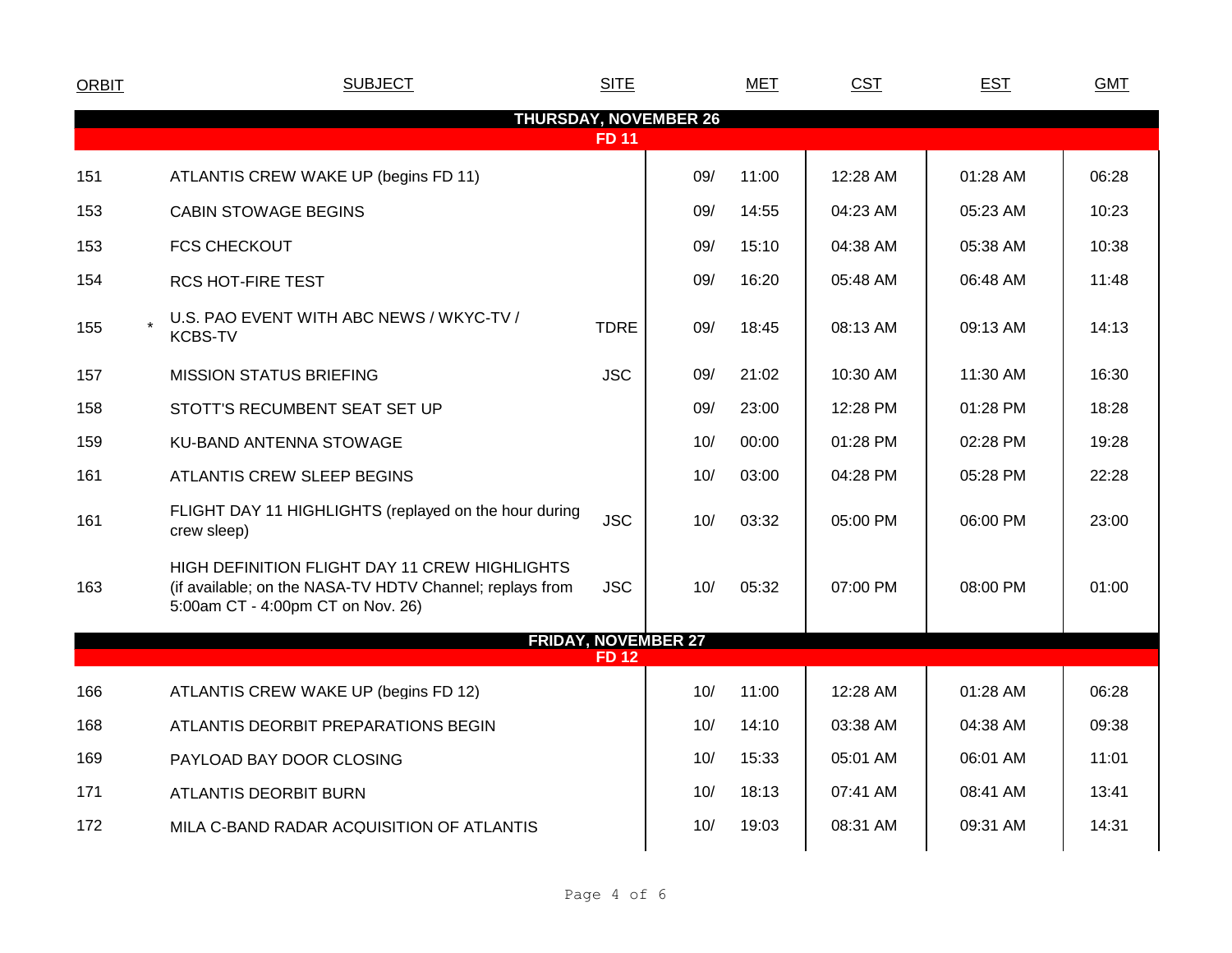| <b>ORBIT</b>     | <b>SUBJECT</b>                                                                              | <b>SITE</b> |     | <b>MET</b> | <u>CST</u>        | <b>EST</b> | <b>GMT</b> |
|------------------|---------------------------------------------------------------------------------------------|-------------|-----|------------|-------------------|------------|------------|
| $\overline{172}$ | <b>KSC LANDING</b>                                                                          | <b>KSC</b>  | 10/ | 19:16      | 08:44 AM          | 09:44 AM   | 14:44      |
|                  | <b>POST-LANDING NEWS CONFERENCE</b>                                                         | <b>KSC</b>  |     |            | NET L+2 HRS.      |            |            |
|                  | ENTRY FLIGHT CONTROL TEAM VIDEO REPLAY<br>(replayed after Post-Landing News Conference)     | <b>JSC</b>  |     |            | $\sim$ L+3 HRS.   |            |            |
|                  | STS-129 MISSION HIGHLIGHTS VIDEO REPLAY<br>(replayed after Entry Flight Control Team Video) | <b>JSC</b>  |     |            | $\sim$ L+3.5 HRS. |            |            |
|                  | STS-129 CREW NEWS CONFERENCE (may be postponed<br>or cancelled)                             | <b>KSC</b>  |     |            | INET L+4.5 HRS.   |            |            |
|                  | VIDEO B-ROLL OF STOTT IN CREW QUARTERS<br>(pending availability)                            | <b>KSC</b>  |     |            | NET L+6.5 HRS.    |            |            |
|                  |                                                                                             |             |     |            |                   |            |            |

## 

| AMC:             | <b>Americom Satellite</b>             |
|------------------|---------------------------------------|
| APFR:            | Adjustable Portable Foot Restraint    |
| ATA:             | Ammonia Tank Assembly                 |
| CBCS:            | Centerline Berthing Camera System     |
| CST:             | <b>Central Standard Time</b>          |
| Destiny:         | U.S. Laboratory on ISS                |
| ELC <sub>1</sub> | <b>Express Logistics Carrier 1</b>    |
| EMU:             | <b>Extravehicular Mobility Unit</b>   |
| EST:             | <b>Eastern Standard Time</b>          |
| EVA:             | Extravehicular Activity               |
| FCS:             | <b>Flight Control System</b>          |
| FD:              | Flight Day                            |
| GATOR:           | Grappling Adaptor to On-Orbit Railing |
| GMT:             | Greenwich Mean Time                   |
| HARMONY: .       | Node 2                                |
| HD:              | High Definition Television            |
| HPGT:            | High Pressure Gas Tank                |
| HQ:              | NASA Headquarters                     |
| ISS:             | <b>International Space Station</b>    |
| JSC:             | Johnson Space Center                  |
| Kibo:            | Japanese Pressurized Module           |
| KSC:             | Kennedy Space Center                  |